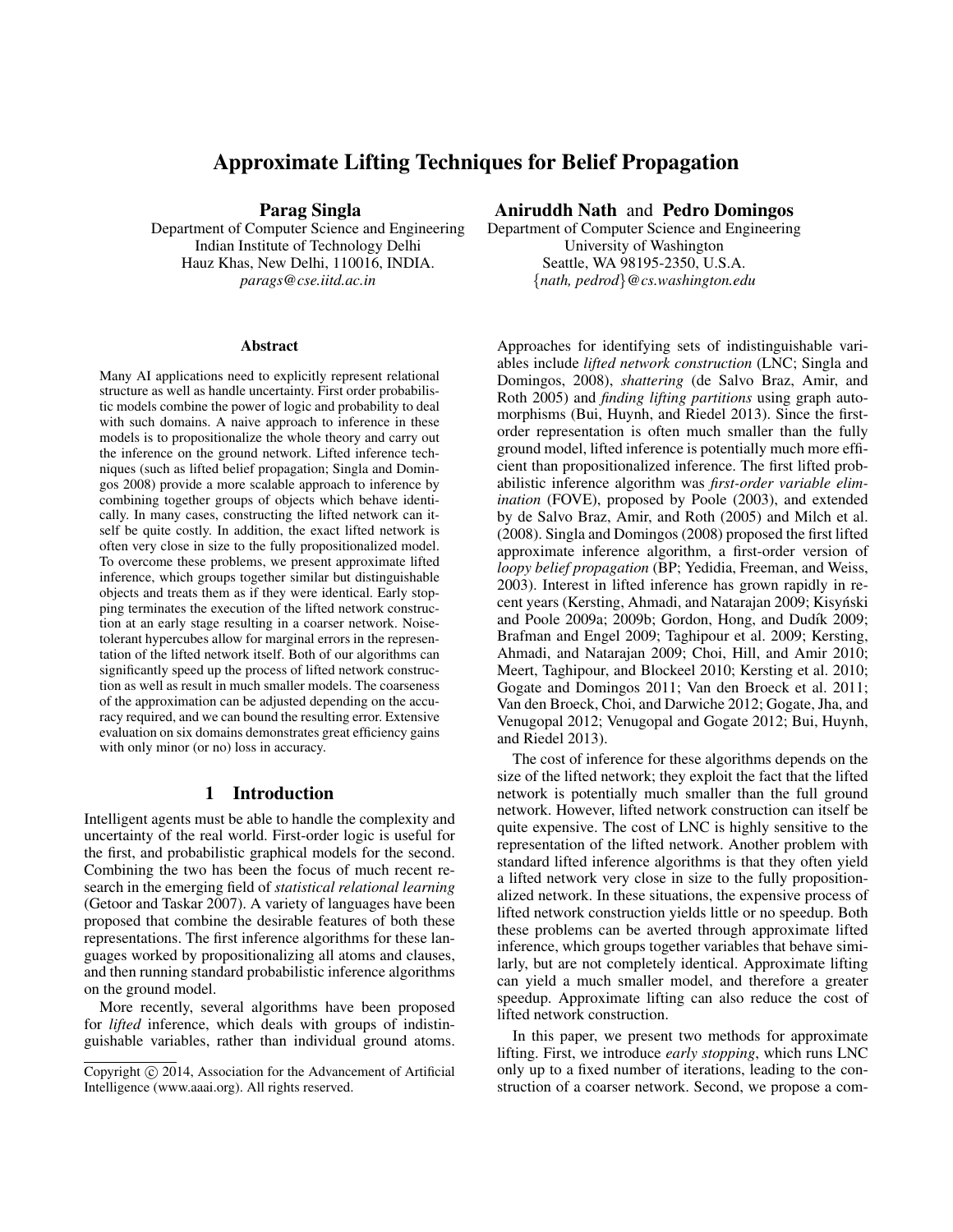pact *hypercube representation* for the lifted network. This forms the basis for approximate lifting by allowing for a threshold noise in hypercubes while constructing the lifted network. We describe a bound on the error for a given level of approximation. We perform an extensive evaluation of both exact and approximate lifted inference; the results show that our techniques greatly reduce the cost of inference without significantly affecting the quality of the solutions. Like Singla and Domingos (2008), we use Markov logic as the representation language, but our methods are applicable to many other first-order probabilistic representations.

#### 2 Related Work

De Salvo Braz et al. (2009) proposed a form of approximate lifting that combines lifted belief propagation with box propagation (Mooij and Kappen 2008). To our knowledge, this algorithm has not been implemented and evaluated, and a detailed description has not yet been published. Sen, Deshpande, and Getoor (2009) proposed a lifting algorithm based on the notion of bisimulation, and an approximate variant of it using mini-buckets (Dechter and Rish 2003). Their technique is very effective on some domains, but it is not clear how scalable it is on more general domains, such as those considered in this paper (including Cora entity resolution task where it fails to provide a speed-up).

Kersting et al. (2010) proposed an algorithm called *informed* lifted belief propagation (iLBP) (Kersting et al. 2010), which interleaves the LNC steps and the BP steps and avoids creating the exact lifted network when BP converges in fewer iterations than LNC. iLBP can be further sped up by combining it with the approximation schemes and compact representations presented in this paper; this is a direction for future work.

Gogate and Domingos (2011) introduce a sampling version of their lifted weighted model counting approach which does approximate inference, but only over exact lifted models. Van den Broeck, Choi, and Darwiche (2012) present a technique for approximate lifting by first relaxing some of the constraints and then compensating for the relaxations. The set of relaxed constraints determines the quality of the approximation. Their approach provides a spectrum of solutions with lifted BP (fastest) on one extreme and lifted exact inference (most accurate) on the other. They report experiments over relatively small-sized domains, and it is not clear how well their approach would scale. On the other hand, our lifted approximations further relax the lifted network constructed by BP to make lifting scalable to much larger real world domains of practical interest.

Van den Broeck and Darwiche (2013) explore the possibility of lifted inference by approximating evidence using a low rank Boolean matrix factorization. The experimental evaluation is presented over a limited set of domains. Our noisy hypercube approximation can be seen as an instance of over-symmetric evidence approximation (Van den Broeck and Darwiche 2013) which we show works well in practice for a variety of real world domains.

Ahmadi et al. (2013) present an approach for breaking the network into tree-structured pieces over which (lifted) inference can be performed independently and results combined

later. Our early stopping can be viewed as a form of piecewise decomposition up to depth  $d$ , although this decomposition may not in general result in a tree. Further, in our case, the decomposition is only used for lifting (inference still retains all the connections) unlike the piecewise inference of Ahmadi et al. (2013) where certain connections might be lost leading to larger deviations from the original network. Exploring the exact connection between the two approaches and making an empirical comparison is an item for future work.

#### 3 Graphical Models

*Graphical models* compactly represent the joint distribution of a set of variables  $X = (X_1, X_2, \ldots, X_n) \in \mathcal{X}$  as a product of factors (Pearl 1988),  $P(\mathbf{X} = \mathbf{x}) = \frac{1}{Z} \prod_k f_k(\mathbf{x}_k)$ , where each factor  $f_k$  is a non-negative function of a subset of the variables  $x_k$ , and Z is a normalization constant. Under appropriate restrictions, the model is a *Bayesian network* and Z = 1. A *Markov network* or *Markov random field* can have arbitrary factors. Graphical models can also be represented in *log-linear form*,  $P(X=x)$  =  $\frac{1}{Z}$  exp ( $\sum_i w_i g_i(\mathbf{x})$ ), where the *features*  $g_i(\mathbf{x})$  are arbitrary functions of the state. A *factor graph* (Kschischang, Frey, and Loeliger 2001) is a bipartite undirected graph with a node for each variable and factor in the model. Variables are connected to the factors they appear in.

A key inference task in graphical models is computing the marginal probabilities of some variables (the query) given the values of some others (the evidence). This problem is #P-complete, but can be solved approximately using loopy belief propagation, which works by passing messages from variable nodes to factor nodes and vice versa. The message from a variable x to a factor f at iteration  $i + 1$  is:

$$
\mu_{xf,i+1}(a) = \prod_{h \in nb(x) \setminus \{f\}} \mu_{hx,i}(a)
$$

where  $nb(x)$  is the set of factors it appears in. (Evidence variables send 1 for the evidence value, and 0 for others.) Typically,  $\mu_{fx,1} = 1$ . The message from a factor to a variable is:

$$
\mu_{fx,i}(a) = \sum_{\mathbf{x}_a} \left( f(\mathbf{x}_a) \prod_{y \in nb(f) \setminus \{x\}} \mu_{yf,i}(y_{\mathbf{x}_a}) \right)
$$

where  $nb(f)$  are the arguments of  $f$ ;  $x_a$  is an assignment of values to the variables in  $nb(f)$ , with x set to a;  $y_{\mathbf{x}_a}$  is the value of  $y$  in  $x_a$ . The (unnormalized) marginal of variable x is given by  $M_{x,i}(a) = \prod_{h \in nb(x)} \mu_{hx,i}(a)$ . In general, belief propagation is not guaranteed to converge, and it may converge to an incorrect result, but in practice it often approximates the true probabilities well.

### 4 Lifted Belief Propagation

Markov logic (Richardson and Domingos 2006) is a probabilistic extension of first-order logic. Formulas in first-order logic are constructed from logical connectives, predicates, constants, variables and functions. A *grounding* of a predicate (or *ground atom*) is a replacement of all its arguments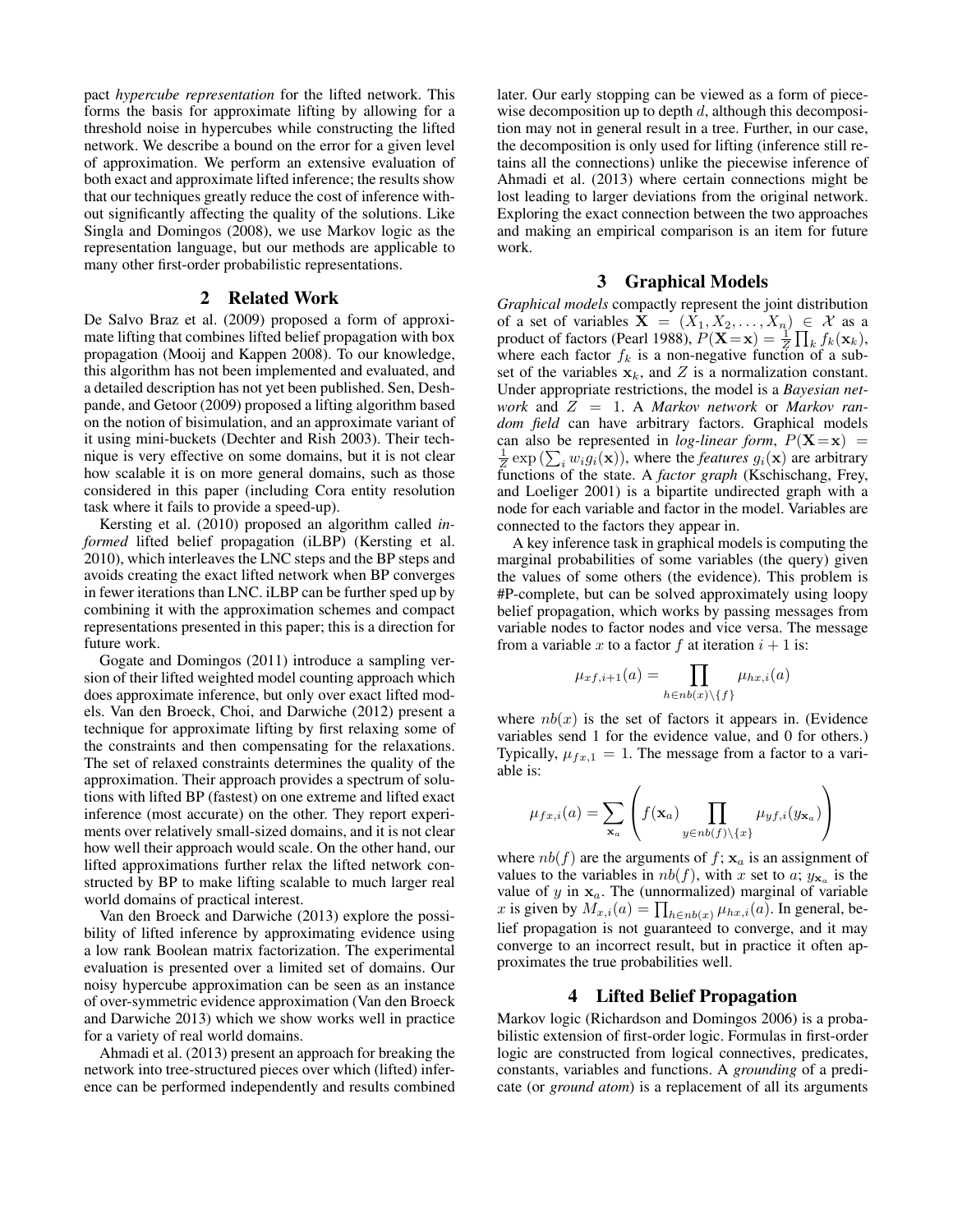by constants (or, more generally, ground terms). A grounding of a formula is a replacement of all its variables by constants. A *possible world* is an assignment of truth values to all possible groundings of predicates.

A *Markov logic network (MLN)* is a set of weighted firstorder formulas. Together with a set of constants, it defines a Markov network with one node per ground atom and one feature per ground formula. The weight of a feature is the weight of the first-order formula that originated it. The probability distribution over possible worlds x specified by the MLN and constants is thus  $P(\mathbf{x}) = \frac{1}{Z} \exp(\sum_i w_i n_i(\mathbf{x})),$ where  $w_i$  is the weight of the *i*th formula and  $n_i(\mathbf{x})$  its number of true groundings in x.

Inference in an MLN can be carried out by creating the corresponding ground Markov network and applying standard BP to it. A more efficient alternative is *lifted belief propagation*, which avoids grounding the network as much as possible (Singla and Domingos 2008). Lifted BP (LBP) constructs a *lifted network* composed of *supernodes* and *superfeatures*, and and applies BP to it. It is guaranteed to give the exact same results as running BP on the ground network. A supernode is a set of atoms that send and receive exactly the same messages throughout BP, and a superfeature is a set of ground clauses that send and receive the same messages. A supernode and a superfeature are connected iff some atom in the supernode occurs in some ground clause in the superfeature.

The lifted network is constructed by starting with an extremely coarse network, and then refining it essentially by simulating BP and keeping track of which nodes send the same messages (Algorithm 1). The count  $n(s, F)$  is the number of identical messages atom s would receive in message passing from the features in  $F$ . Belief propagation must be altered slightly to take these counts into account. Since all the atoms in a supernode have the same counts, we can set  $n(X, F) = n(s, F)$ , where s is an arbitrary atom in X. The message  $\mu_{FX}(a)$  from F to X remains the same as before:  $\sum_{\mathbf{X}_a} \left( f(\mathbf{X}_a) \prod_{Y \in nb(F) \setminus \{X\}} \mu_{YF,i}(y_{\mathbf{X}_a}) \right)$ . The message  $\mu_{XF}(a)$  from X to F becomes  $\mu_{FX,i}(a)^{n(X,F)-1} \prod_{H \in nb(X) \setminus \{F\}} \mu_{HX,i}(a)^{n(X,H)}.$  The marginal becomes  $\prod_{H \in nb(X)} \mu_{H X,i}(x)^{n(X,H)}$ .

An important question remains: how to represent supernodes and superfeatures. Although this does not affect the space or time cost of inference on the lifted network, it can greatly affect the cost of constructing the lifted network. The choice of particular representation can also pave the way for an approximate construction of the lifted network (thereby saving computational cost). In general, finding the most compact representation for supernodes and superfeatures is an intractable problem.

Singla and Domingos (2008) considered two representations. The simplest option is to represent each supernode or superfeature extensionally as a set of tuples (i.e., a relation), in which case joins and projections reduce to standard database operations. However, in this case the cost of constructing the lifted network is similar to the cost of constructing the full ground network, and can easily become the bot-

#### Algorithm 1 LNC(MLN M, constants C, evidence E)

| for all predicates $P$ do                                                 |
|---------------------------------------------------------------------------|
| for all truth values $v$ do                                               |
| Form a supernode with all groundings of $P$                               |
| with truth value $v$                                                      |
| end for                                                                   |
| end for                                                                   |
| repeat                                                                    |
| <b>for all</b> clauses C involving $P_1, \ldots, P_k$ <b>do</b>           |
| for all tuples of supernodes $(X_1, \ldots, X_k)$ ,                       |
| where $X_i$ is a $P_i$ supernode <b>do</b>                                |
| Form a superfeature by joining $X_1, \ldots, X_k$                         |
| end for                                                                   |
| end for                                                                   |
| for all supernodes X of predicate $P$ do                                  |
| for all superfeatures $F$ it is connected to <b>do</b>                    |
| for all tuples $s$ in $X$ do                                              |
| $n(s, F) \leftarrow$ num of F's tuples that project to s                  |
| end for                                                                   |
| end for                                                                   |
| Form a new supernode from each set of tuples in $X$ with                  |
| same $n(s, F)$ counts for all F                                           |
| end for                                                                   |
| until convergence                                                         |
| <b>return</b> Lifted network <b>L</b> , containing all current supernodes |
| and superfeatures                                                         |

tleneck. Another option is to use a more compact representation using a constraint language, as done by Poole (2003) and de Salvo Braz et al. (2005; 2006). A simple such constraint language allows for equality/inequality constraints to be represented explicitly; we will refer to it as resolution-like representation. Taghipour et al. (2012) propose a framework for representing arbitrary constraints in lifted variable elimination. They propose a constraint language similar to our hypercube representation for lifted BP (Section 5).

#### 5 Approximate Lifting

## Early Stopping

The LNC algorithm described in section 4 is guaranteed to create the minimal lifted network (Singla and Domingos 2008). Running BP on this network is equivalent to BP on the fully propositionalized network, but potentially much faster. However, the minimal exact lifted network is often very close in size to the propositionalized network. Running LNC to convergence may also be prohibitively expensive. Both of these problems can be alleviated with approximate lifting. The simplest way to make LNC approximate is to terminate LNC after some fixed number of iterations  $k$ , thus creating k lifted networks at increasing levels of fineness (Nath and Domingos 2010). No new supernodes are created in the final iteration. Instead, we simply average the superfeature counts  $n(X, F)$  for supernode X over all atoms s in X.

Each resulting supernode contains nodes that send and receive the same messages during the first  $k$  steps of BP. By stopping LNC after  $k$  iterations, we are in effect pretending that nodes with identical behavior up to this point will continue to behave identically. This is a reasonable approxima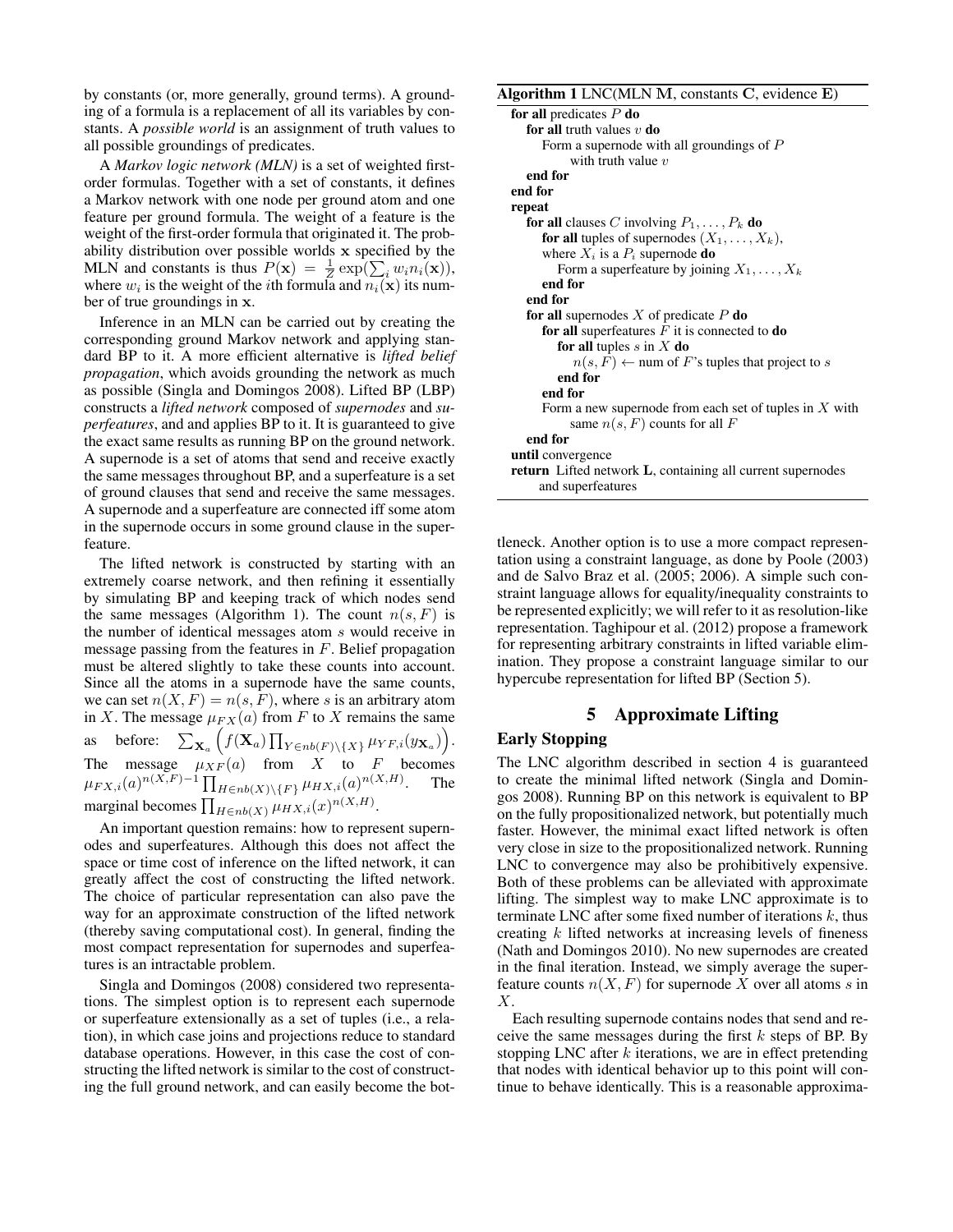tion, since for two nodes to be placed in the same supernode, all evidence and network topology within a distance of  $k-1$ links must be identical. If the nodes would have been separated in exact LNC, this would have been a result of some difference at a distance greater than  $k - 1$ . In BP, the effects of evidence typically die down within a short distance. Therefore, two nodes with similar neighborhoods would be expected to behave similarly for the duration of BP.

The error induced by stopping after  $k$  iterations can be bounded by calculating the additional error introduced at each BP step as a result of the approximation. To do this, we perform one additional iteration of LNC (for a total of  $k + 1$ , and compute the difference between the messages calculated at the level k and level  $k+1$  at each BP step (after initializing the messages at level  $k+1$  from those at level k). To see why this captures the new error in step  $i$  of BP, consider a fully ground network initialized with the messages at level  $k$  of the lifted network. Run one step of BP on the ground network, passing messages from variables to factors and vice versa. The resulting messages on the ground network are identical to those yielded by initializing the messages at level  $k + 1$  the same way, and running a single step of BP. In other words, computations on level  $k + 1$  tell us what the correct messages in the next step should be, assuming the current messages are correct. (In general, the current messages are actually incorrect, but the errors have already been accounted for.) This allows us to compute the error introduced in the current iteration, and incorporate it into the bound.

Let  $sn_k(x)$  and  $sf_k(f)$  respectively be the supernode containing x and the superfactor containing f at level k. We view the difference between the messages at level  $k$  and level  $k+1$  as additional multiplicative error introduced in each BP step in the variable-factor messages at level  $k$ :

$$
\hat{\mu}_{xf,i}(x_s) = \tilde{\mu}_{xf,i}(x_s)\tilde{e}_{xf,i}(x_s)
$$

where  $\hat{\mu}_{xf,i}(x_s)$  is the message from  $sn_k(x)$  to  $sf_k(f)$  in BP step i;  $\tilde{\mu}_{xf,i}(x_s)$  is the message from  $sn_{k+1}(x)$  to  $sf_{k+1}(f)$ in step i, after initializing  $sn_{k+1}(x)$  from  $sn_k(x)$  in step  $i-$ 1; and  $\tilde{e}_{xf,i}(x_s)$  is the multiplicative error introduced in the message from  $x$  to  $f$  at level  $k$  in step  $i$ .

This allows us to bound the difference in marginal probabilities calculated by ground BP and lifted BP at level  $k$ .

Theorem 1. *If ground BP converges, then for node* x*, the probability estimated by ground BP at convergence*  $(p_x)$  *can be bounded as follows in terms of the probability estimated by level k lifted BP*  $(\hat{p}_x)$  *after* n *BP steps:* 

$$
p_x \ge \frac{1}{(\zeta_{x,n})^2[(1/\hat{p}_x) - 1] + 1} = lb(p_x)
$$
  

$$
p_x \le \frac{1}{(1/\zeta_{x,n})^2[(1/\hat{p}_x) - 1] + 1} = ub(p_x)
$$

where 
$$
\log \zeta_{x,n} = \sum_{f \in nb(x)} \log \nu_{fx,n}
$$
  
\n
$$
\nu_{fx,1} = d(f)^2
$$
\n
$$
\log \nu_{xf,i+1} = \sum_{h \in nb(x) \setminus \{f\}} \log \nu_{hx,i} + \log \delta_{xf,i+1}
$$
\n
$$
\log \nu_{fx,i} = \log \frac{d(f)^2 \varepsilon_{fx,i} + 1}{d(f)^2 + \varepsilon_{fx,i}}
$$
\n
$$
\log \varepsilon_{fx,i} = \sum_{y \in nb(f) \setminus \{x\}} \log \nu_{yf,i}
$$
\n
$$
\delta_{xf,i} = \sup_{x_s, y_s} \sqrt{\frac{\hat{\mu}_{xf,i}(x_s) \ \tilde{\mu}_{xf,i}(y_s)}{\tilde{\mu}_{xf,i}(x_s) \ \hat{\mu}_{xf,i}(y_s)}}
$$
\n
$$
d(f) = \sup_{x,y} \sqrt{f(x)/f(y)}
$$

*Proof.*  $d(f)$  is the *dynamic range* of function f, as defined in Ihler, Fisher, and Willsky (2005). Since we can calculate  $\hat{\mu}_{xf,i}(x_s)$  and  $\tilde{\mu}_{xf,i}(x_s)$ , the dynamic range of the error function can be calculated as follows:

$$
d(\tilde{e}_{xf,i}) = \sup_{x_s,y_s} \sqrt{\frac{\hat{\mu}_{xf,i}(x_s)}{\tilde{\mu}_{xf,i}(x_s)} \frac{\tilde{\mu}_{xf,i}(y_s)}{\hat{\mu}_{xf,i}(y_s)}} = \delta_{xf,i}
$$

Using the same logic as Theorem 15 of Ihler, Fisher, and Willsky (2005), for any fixed point beliefs  $\{M_x\}$  found by ground BP, after  $n \geq 1$  steps of BP at level k resulting in beliefs  $\{\hat{M}_{x,n}\}^1$ 

$$
\log d(M_x/\hat{M}_{x,n}) \le \sum_{f \in nb(x)} \log \nu_{fx,n} = \log \zeta_{x,n}
$$

It follows that  $d(M_t/\hat{M}_{x,n}) \leq \zeta_{x,n}$ , and therefore:

$$
\frac{M_x(1)/\hat{M}_{x,n}(1)}{M_x(0)/\hat{M}_{x,n}(0)} \le (\zeta_{x,n})^2
$$
\nand\n
$$
(1 - \hat{p}_x)/\hat{p}_x \le (\zeta_{x,n})^2 (1 - p_x)/p_x
$$

where  $p_x$  and  $\hat{p}_x$  are obtained by normalizing  $M_x$  and  $\hat{M}_{x,n}$ . The upper bound follows, and the lower bound can be obtained similarly.

Intuitively,  $\nu_{ut,i}$  can be thought of as a measure of the accumulated error in the message from  $u$  to  $t$  in BP step i. It can be computed iteratively using a message-passing algorithm similar to lifted BP on the level  $k + 1$  graph.

#### Noise-Tolerant Hypercubes

Another approach to approximate lifting is to allow for marginal error in the representation of each supernode (superfeature) in the lifted network. We use a hypercube based representation for the lifted network. This forms the basis for approximate lifting by giving a framework for representing noise during the lifted network construction phase.

1 Proved by Ihler, Fisher, and Willsky (2005) for pairwise Markov networks, but true for arbitrary graphs; see supplement (Singla, Nath, and Domingos 2014).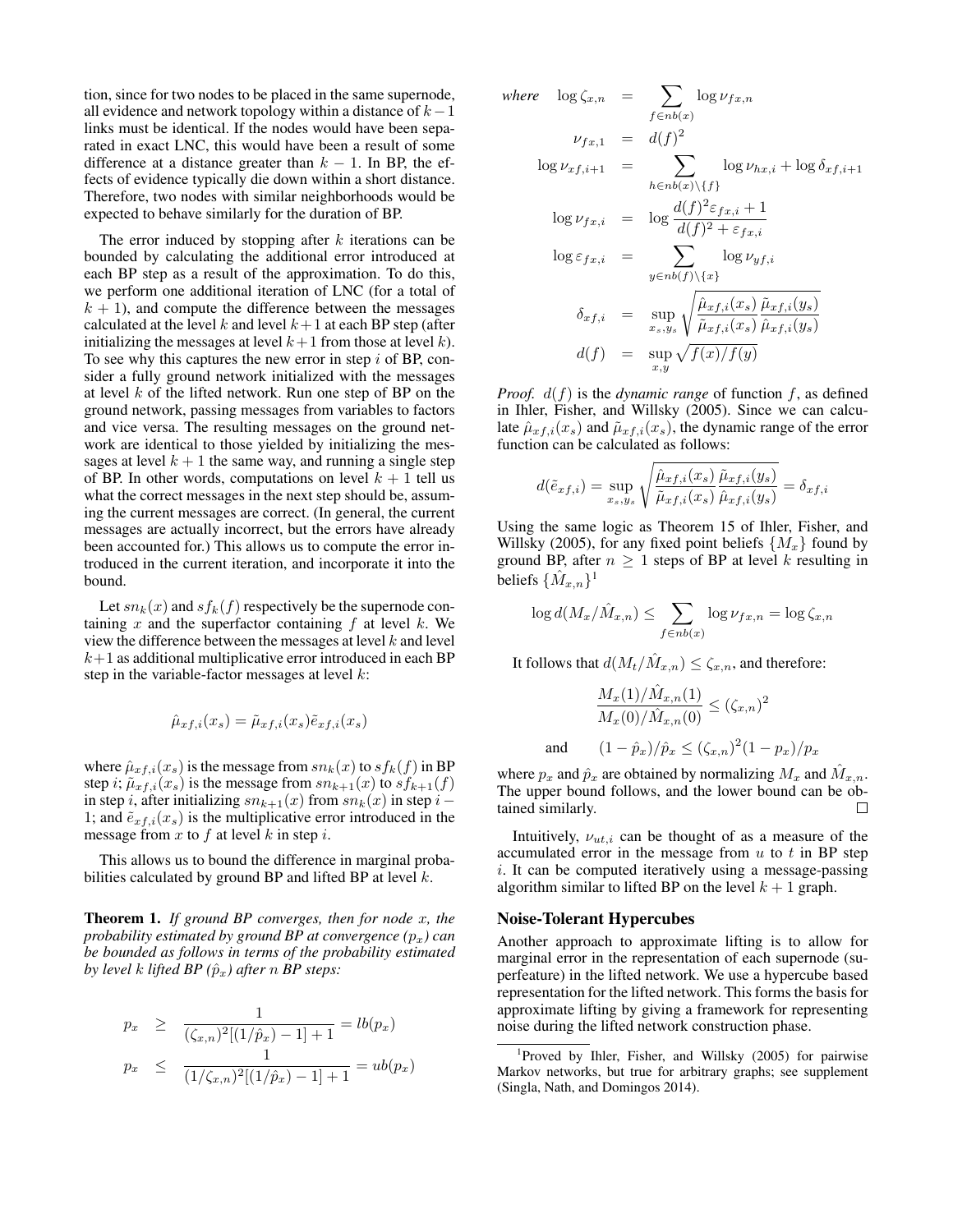#### Algorithm 2 FormHypercubes(Tuple set T)

Hypercube Representation A *hypercube* is a vector of sets of literals,  $[S_1, S_2, \ldots, S_k]$ ; the corresponding set of tuples is the Cartesian product  $S_1 \times S_2 \times \ldots \times S_k$ . A supernode or superfeature can be represented by a union of disjoint hypercubes. Hypercube representation can be exponentially more compact than both the extensional and resolution-like representations. Hypercube (or similar) representation can also be used effectively in lifted exact inference algorithms such as FOVE (Taghipour et al. 2012). In general, there can be more than one minimal decomposition, and finding the best one is an NP-hard problem. (In two dimensions, it is equivalent to the minimum biclique partition problem, Amilhastre, Vilarem, and Janssen, 1998.) In the construction of hypercubes, first, a bounding hypercube is constructed, i.e., one which includes all the tuples in the set. This is a crude approximation to the set of tuples which need to be represented. The hypercube is then recursively sub-divided so as to split apart tuples from non-tuples, using a heuristic splitting criterion (see Algorithm 2). Other criteria such as information gain can also be used, as is commonly done in decision trees. The process is continued recursively until each hypercube either contains all valid tuples or none (in which case it is discarded). This process does not guarantee a minimal splitting, since hypercubes from two different branches could potentially be merged. Therefore, once the final set of hypercubes is obtained, we recursively merge the resulting hypercubes in a bottom-up manner to get a minimal set. (Running the bottom approach directly on individual set of tuples can be inefficient.)

*Hypercube Join:* When joining two supernodes, we join each possible hypercube pair (each element of the pair coming from the respective supernode). Joining a pair of hypercubes simply corresponds to taking an intersection of the common variables and keeping the remaining ones as is. Instead of joining each possible pair of hypercubes, an index can be maintained which tells which pairs will have a nonzero intersection.

*Hypercube Project:* The project operation now projects superfeature hypercubes onto the arguments the superfea-

ture shares with each of its predicates. Each supernode hypercube maintains a separate set of counts. This presents a problem because different superfeatures may now project onto hypercubes which are neither disjoint nor identical. Therefore, the hypercubes resulting from the project operation have to be split into finer hypercubes such that each pair of resulting hypercubes is either identical with each other or disjoint. This can be done by choosing each intersecting (non-disjoint) pair of hypercubes in turn and splitting them into the intersection and the remaining components. The process continues until each pair of hypercubes is disjoint.

Noise Tolerance During the top-down construction of hypercubes, instead of refining the hypercubes until the end, we stop the process on the way allowing for at most a certain maximum amount of noise in each hypercube. The goal is to obtain the largest possible hypercubes while staying within the noise tolerance threshold. Different measures of noise tolerance can be used. One such measure which is simple to use and does well in practice is the number of tuples not sharing the majority truth value in the hypercube. Depending on the application, other measures can be used.

This scheme allows for a more compact representation of supernodes and superfeatures, potentially saving both memory and time. This approximation also allows the construction of larger supernodes, by virtue of grouping together certain ground predicates which were earlier in different supernodes. These gains come at the cost of some loss in accuracy due to the approximations introduced by noise tolerance. However, as we will see in the experiment section, the loss in accuracy is offset by the gains in both time and memory.

As in section 5, we can derive an error bound based on Ihler, Fisher, and Willsky (2005) by treating approximate messages as multiplicative error on the 'true' messages. Calculating this error bound requires running a message-passing algorithm similar to BP on the exact lifted network. (See supplement (Singla, Nath, and Domingos 2014) for more details.)

#### 6 Experimental Results

We compared the performance of lifted BP (exact and approximate) with the ground version on five real domains and one artificial domain. (Results on two datasets are in the supplementary material (Singla, Nath, and Domingos 2014) due to lack of space.) We implemented lifted BP as an extension of the open-source Alchemy system (Kok et al. 2008). Exact lifted BP is guaranteed to give the same results as the ground version. We report accuracy comparisons for the approximate versions. We used the trained models available from previous research wherever applicable. In other cases, the models were trained using the learning algorithms available in Alchemy. In all these cases, exactly the same model was used for testing all the algorithms on any given dataset. Diagnosing the convergence of BP is a difficult problem; we ran it for 1000 steps for all algorithms in all experiments. BP did not always converge.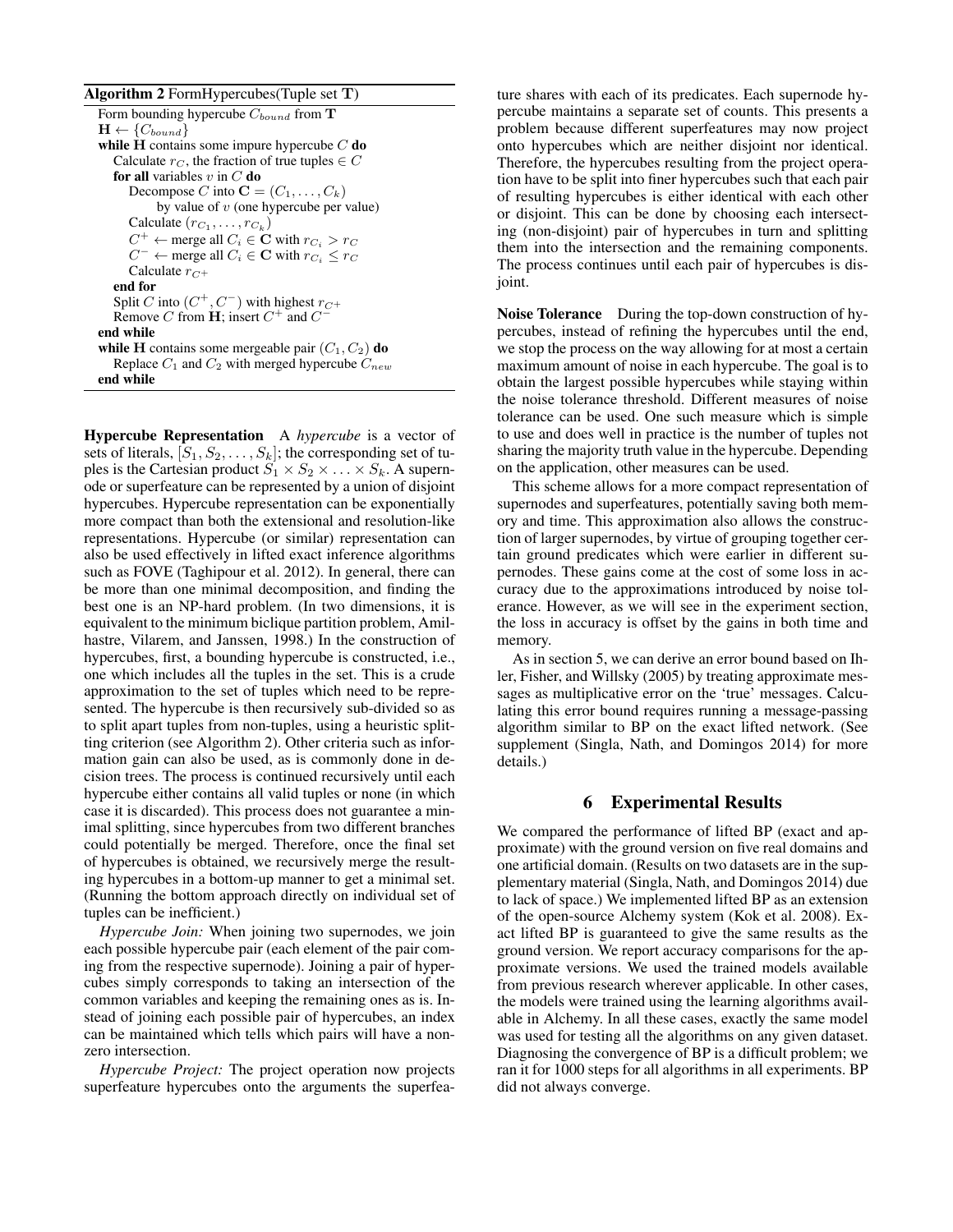|         | <b>Algorithm</b>  | Time (in seconds) |                 |              | <b>Memory</b> |          |               | <b>Accuracy</b> |            |
|---------|-------------------|-------------------|-----------------|--------------|---------------|----------|---------------|-----------------|------------|
|         |                   | Construct         | $\overline{BP}$ | <b>Total</b> | Memory        | Features | <b>Tuples</b> | CLL             | <b>AUC</b> |
| Cora    | Ground            | 10.9              | 299.3           | 310.2        | 138           | 110.3    | 110.3         | $-0.531$        | 0.935      |
|         | Extensional       | 14.8              | 49.0            | 63.8         | 137           | 15.4     | 110.3         | $-0.531$        | 0.935      |
|         | Resolution        | 15.0              | 49.1            | 64.1         | 138           | 15.4     | 110.3         | $-0.531$        | 0.935      |
|         | Hypercube         | 7.4               | 46.4            | 53.8         | 110           | 15.4     | 38.3          | $-0.531$        | 0.935      |
|         | Early Stop        | 5.0               | 30.3            | 35.4         | 108           | 14.4     | 38.3          | $-0.531$        | 0.935      |
|         | Noise-Tol.        | 5.4               | 32.3            | 37.8         | 102           | 13.4     | 20.0          | $-1.624$        | 0.914      |
| WebKB   | Ground            | 13.3              | 1333.0          | 1346.3       | 393           | 997.8    | 997.8         | $-0.036$        | 0.016      |
|         | Extensional       | 26.9              | 0.8             | 27.8         | 285           | 0.9      | 997.8         | $-0.036$        | 0.016      |
|         | Resolution        | 27.1              | 0.8             | 27.9         | 287           | 0.9      | 997.8         | $-0.036$        | 0.016      |
|         | Hypercube         | 0.1               | 0.6             | 0.8          | 94            | 0.9      | 1.0           | $-0.036$        | 0.016      |
|         | Early Stop        | 0.1               | 0.6             | 0.8          | 94            | 0.9      | 1.0           | $-0.036$        | 0.016      |
|         | Noise-Tol.        | 0.1               | 0.6             | 0.8          | 94            | 0.9      | 1.0           | $-0.036$        | 0.016      |
| Denoise | Ground            | 16.7              | 4389.8          | 4406.6       | 748           | 1269.3   | 1269.3        | $-0.011$        | 0.997      |
|         | Extensional       | 211.6             | 4313.6          | 4525.3       | 2202          | 1269.3   | 1269.3        | $-0.011$        | 0.997      |
|         | Resolution        | 342.1             | 4289.7          | 4631.9       | 2247          | 1269.3   | 1269.3        | $-0.011$        | 0.997      |
|         | <b>Early Stop</b> | 32.7              | 1.2             | 34.0         | 440           | 0.6      | 1269.3        | $-0.064$        | 0.987      |
| Smokers | Ground            | $\overline{22.8}$ | 5919.4          | 5942.2       | 1873          | 1093.40  | 1093.4        |                 |            |
|         | Extensional       | 163.6             | 0.1             | 163.7        | 2074          | 0.06     | 1093.4        |                 |            |
|         | Resolution        | 45.2              | 0.1             | 45.3         | 1423          | 0.06     | 823.3         |                 |            |
|         | Hypercube         | 52.0              | 0.1             | 52.1         | 1127          | 0.06     | 21.0          |                 |            |
|         | Early Stop        | 51.6              | 0.1             | 51.7         | 1127          | 0.06     | 21.0          |                 |            |
|         | Noise-Tol.        | 3.0               | 0.1             | 3.1          | 1123          | 0.04     | 4.6           |                 |            |

Table 1: Experimental results. Memory is in MB; features and tuples are in thousands.



Figure 1: Time vs. number of iterations for early stopping on Denoise.

#### Datasets

Entity Resolution on McCallum's Cora database, consisting of 1295 citations to 132 different research papers. The inference task was to detect duplicate citations, authors, titles and venues. A TF-IDF-based model was used, as described by Singla and Domingos (2005). The data was divided into 5 splits for cross validation. Voted perceptron (with  $\eta = 10^{-5}$  and a Gaussian prior) was used for training the model. (We used the parameters learned on one of the splits.) Canopies were used to eliminate obvious non-



Figure 2: Log-likelihood vs. number of iterations for early stopping on Denoise.

matches (McCallum, Nigam, and Ungar 2000).

Hyperlink Prediction on the WebKB dataset (Craven and Slattery 2001), consisting of labeled web pages from the computer science departments of four universities. The goal was to predict which web pages point to each other, given their topics. We used only those web pages for which we had page class information, leaving 1,208 web pages with 10,063 web links. Each page is marked with some subset of the following categories: person, student, faculty, department, research project, and course. We used an MLN with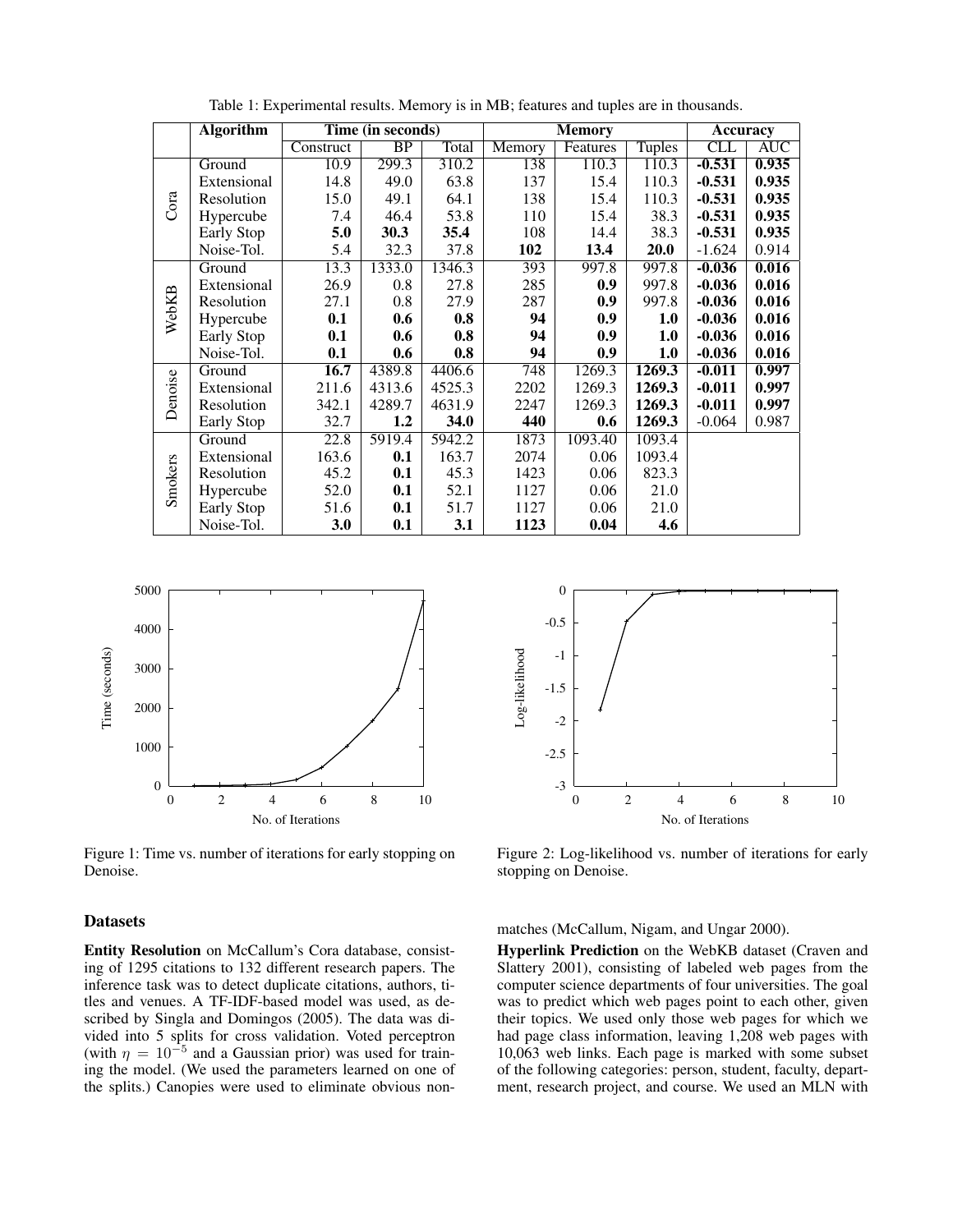rules capturing homophily for each pair of classes, and a rule capturing reflexivity. The model was trained by optimizing pseudo-likelihood using L-BFGS, using default parameter settings in Alchemy (with no prior on weights).

Image Denoising using the binary image in Bishop (2006) (Section 8.3.3), scaled to  $400\times400$  pixels. We introduced noise by randomly flipping 10% of the pixels. The MLN consists of four rules. The first pair of rules stated that the actual value of a pixel is likely to be same as the observed value. The second pair of rules stated that neighbors are likely to have the same pixel value. As suggested in Bishop (2006), the first two rules were given a weight of 2.1 and the last two were given a weight of 1.0.

Social Network link and label prediction, on the "Friends and Smokers" MLN from Richardson and Domingos (2006). The MLN has rules stating that smoking causes cancer, and friends have similar smoking habits. We used a network with 1000 people. The domain was divided into a set of friendship clusters of size 50 each. For a randomly chosen 10% of the people, we know (a) whether they smoke or not, and (b) who 10 of their friends are (other friendship relations are still assumed to be unknown).  $Cancer(x)$  is unknown for all x. For each known person, we randomly chose each friend with equal probability of being inside or outside their friendship cluster. All the unknown atoms were queried.

#### Algorithms and Metrics

We report results for several algorithms: ground (plain, ground version of BP), extensional, resolution, hypercube (three representations for lifted BP), early stopping and noise-tolerant (two approximate versions of lifted BP). For early stopping, three iterations of lifted network construction were used, with the hypercube representation (unless otherwise mentioned). For noise-tolerant hypercube construction, we allowed at most one tuple to have a truth value differing from the majority value. For accuracy, we report the conditional log-likelihood (CLL) and the area under the precision-recall curve (AUC).

### Results

For each dataset, we present a table of results comparing time, memory and accuracy for the various algorithms described above (see Table 1). For all the datasets, the reported results are the average over the respective splits described in section 6. Separate results are not reported for the hypercube representation on Denoise, since the resulting hypercubes are degenerate, and equivalent to the extensional representation. For FS, we do not report accuracy results, as we did not have the ground truth.

In all cases, LNC with extensional or resolution-like representations is slower than grounding the full network. The hypercube representation allows LNC to overtake standard network construction on WebKB and Cora. Introducing hypercube noise tolerance makes LNC faster on FS as well, at some cost to accuracy.

Running BP on the lifted network is much faster than ground BP on all domains except Denoise. Here running LNC to the end does not give any benefit and degenerates into the ground network. Hence, BP running times are almost the same. However, the early stopping approximation is highly beneficial in this domain, resulting in order-ofmagnitude speedups with negligible loss in AUC.

On all datasets besides Denoise, the exact lifted network has a much smaller number of (super)features than the fully ground network; approximations lead to further gains resulting in reduced memory requirements and number of (super)features over all domains (including Denoise). On Denoise, early stopping reduces the number of features by more than three orders of magnitude.

Accuracies for the ground and exact lifted versions of BP are the same. Interestingly, early stopping has little or no effect on accuracy. Introducing noise tolerance does result in some loss of accuracy (AUC and/or CLL), but it yields large improvements in time and memory.

We also analyzed how time, memory and accuracy change with varying criteria for early stopping and noise tolerance. On Denoise, we varied the number of iterations of LNC from 1 to 10 (LNC converged at 10 iterations). Time increases monotonically with increasing number of iterations. Memory usage is almost constant until six iterations, after which it increases monotonically. CLL and AUC both converge to the optimum after four iterations; at this stage, time and memory requirements are still very small compared to running LNC until the end. Figures 1 and 2 plot the change in time and CLL, respectively, as we vary the number of stopping iterations for Denoise. The figures for variations in memory and AUC can be can be found in the supplementary material (Singla, Nath, and Domingos 2014). On the Cora domain, the noise tolerance was varied from zero to five. Time and memory decrease monotonically with increasing noise tolerance. Increasing noise tolerance decreases CLL and AUC, as expected. See the supplement for the figures.

# 7 Conclusion

In this paper, we presented two algorithms for approximate lifted belief propagation and provided error bounds for them. Experiments on a number of datasets show the benefit of approximate lifting over exact lifting. Directions for future work include generalizing our approach to other kinds of inference, exploring other forms of approximation, and applying these algorithms to more domains.

#### 8 Acknowledgments

This research was funded by ARO grant W911NF-08-1-0242, ONR grants N00014-13-1-0720, N00014-12-1-0312, and N-00014-05-1-0313, DARPA contracts NBCH-D030010/02-000225, FA8750-07-D-0185, and HR0011-07-C-0060, DARPA grant FA8750-05-2-0283, and NSF grant IIS-0534881. The views and conclusions contained in this document are those of the authors and should not be interpreted as necessarily representing the official policies, either expressed or implied, of DARPA, NSF, ONR, ARO or the United States Government.